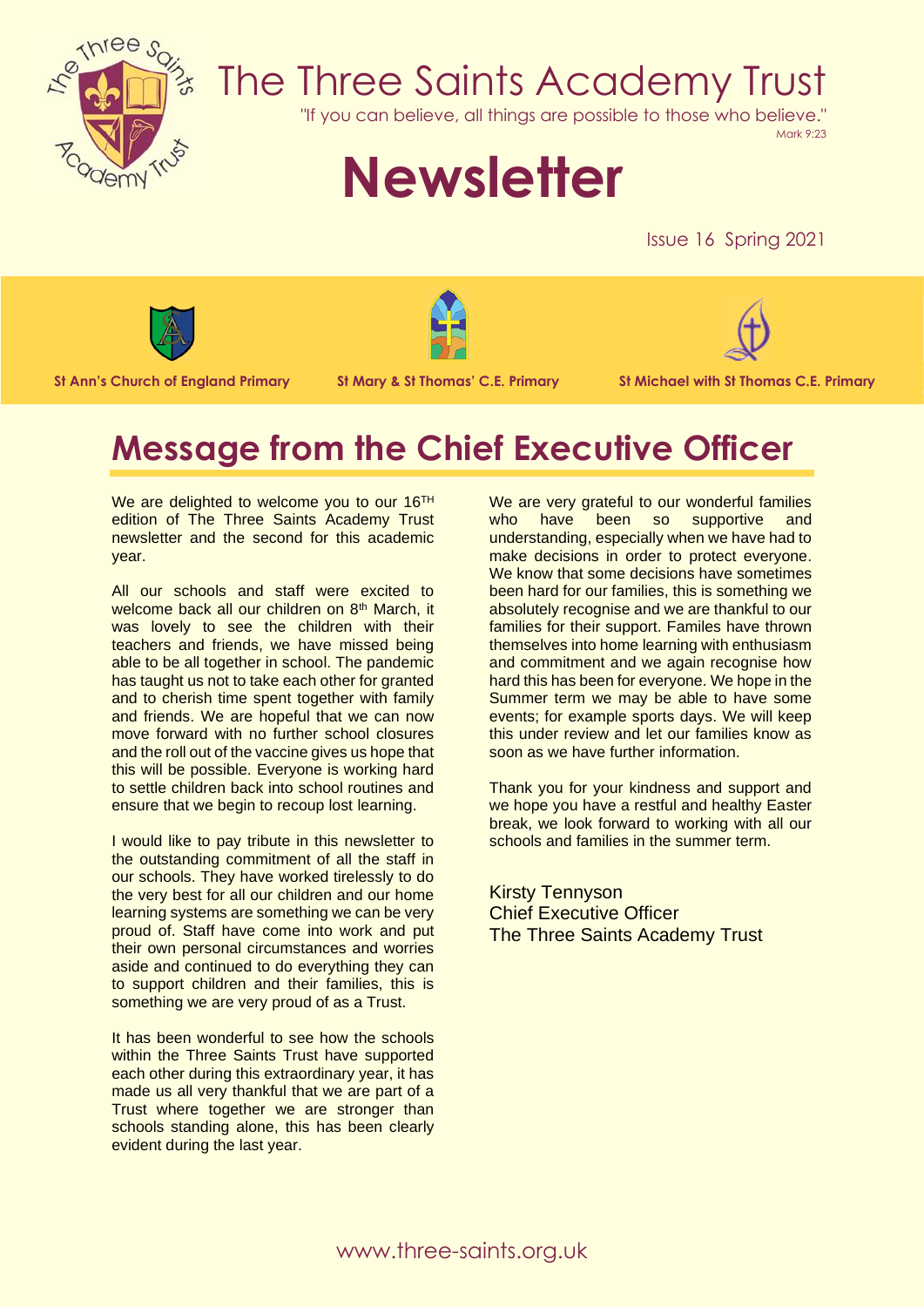

### **News from St Mary & St Thomas**  *Believe, Achieve, Shine*

#### **LEARNING IN SCHOOL OR AT HOME**

The spring term has brought it's challenges, but we are proud to say that our school community has pulled together to embrace online learning, and some amazing work has been produced both at home and in school.



#### **CHRISTIAN VALUES**

Two of our Christian values have been explored over the spring term, forgiveness and compassion. In these difficult times we have tried to be more forgiving towards ourselves and show compassion towards each other.

#### **CHILDREN'S MENTAL HEALTH WEEK**



During mental health week the children were encouraged to think about their own wellbeing and happiness. This included taking part

activities sugh as yoga and mindfulness, as well as making decisions about



healthy choices and considering their own resilience.

in

**MY DAY FRIDAY** A whole week was focused on children using and developing their Personal Learning and Thinking Skills and using them to develop something that they were interested in. On the Friday, the children shared their learning with each other through a whole class 'zoom' and celebrated what they had achieved.



#### **SOLARPUNK**

Our Key Stage 2 pupils have taken part in a music project hosted by St Helens Music Service; a creative exercise generating exciting ideas of how St Helens could look and sound in the future. The ideas generated are being fed into a virtual reality music experience – we can't wait to hear the final product!

#### **READING FOR PLEASURE**

We were delighted to welcome all of our children back to school on 8<sup>th</sup> March. To make the week extra special, we postponed *World Book Day* so that everybody could be there to





enjoy it. The whole school enjoyed dressing up as their favourite book characters with every class having a prize winner. The children raised over £400 in sponsorship which will be

spent restocking our class libraries. A perfect end to a wonderful first week back together.

#### **EASTER 'EGG'STRAVAGANZA**

As well as thinking about the events of Holy Week, the children have enjoyed learning about how Easter is celebrated around the world. In addition to this, an afternoon of Easter fun was enjoyed by all, including egg hunts, Easter bingo and Easter crafts.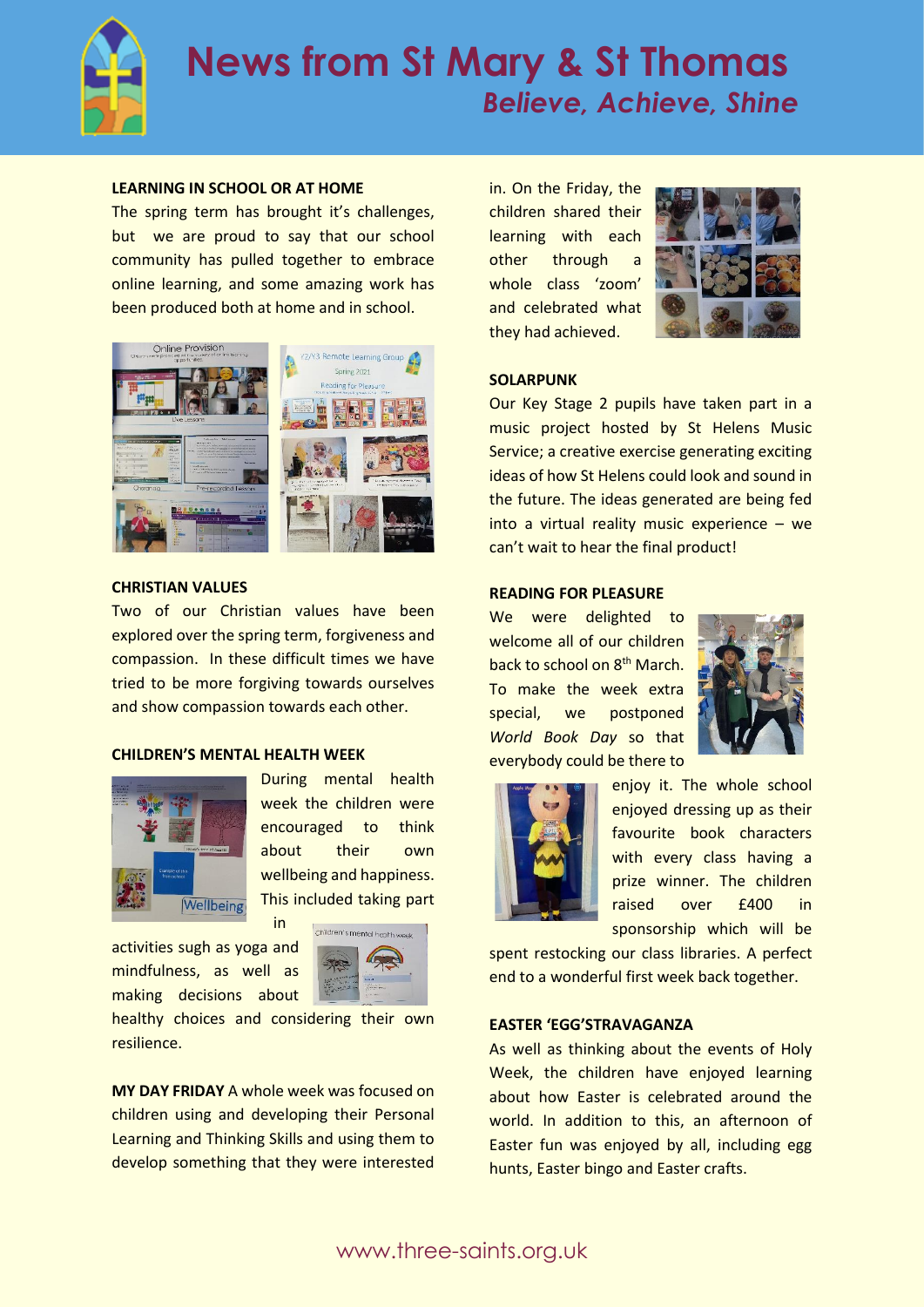

#### **CHILDREN'S MENTAL HEALTH WEEK**



Week commencing Monday 1<sup>st</sup> February we celebrated Children's Mental

Health Week. As the large majority of our pupils were learning from home, Miss Foster introduced the week with an online worship, and during the week each child was encouraged to have a screen-free afternoon. During the afternoon children chose a screenfree activity to complete from a list of 25



#### **HARRY POTTER AFTERNOON**



On Thursday 4<sup>th</sup> February, to give children a well deserved break from

their remote learning and to promote their wellbeing and a love of reading, we celebrated Harry Potter Book Night – only during the afternoon! Children took part in a range of activities ranging from inventing a new magical sport to getting creative and drawing a dragon's egg. All activities were designed to allow everyone to take part.

#### **STAND UP SPEAK UP WEEK**

Week beginning 8th February was Stand Up Speak Up week. The aim of the week was to introduce our children to advocacy – ensuring all children have their voice heard on issues that are important to them. Each year group focused on one Article taken from the United Nations Convention on the Rights of the Child (UNCRC) and one Sustainable Global Goal. The

aim was to help our children understand global issues and how they und a beautiful book called 'He We Are' by Oliver Jeffers. The children's learning was celebrated through our online Stand Up Speak Up church service.



#### **HOT CHOCOLATE WITH THE HEAD**



Last half term every child in the school took part in Hot Chocolate with the Head. Hot

Chocolate with the Head is usually a reward at the end of a half term for one child in each class, for good work, behaviour or attitude to learning. However, given that everyone had worked hard learning remotely, we decided to reward everyone! Each child received a sachet of hot chocolate in the post, and enjoyed drinking it while listening to Mrs Rynn share a story.

#### **SAFER INTERNET DAY**

On the 9<sup>th</sup> February we celebrated Safer Internet Day. With much of education taking place remotely during that time, there was never a better reason to focus on how to stay safe online. The campaign focused especially on how we can know what to trust online, supporting young people to question, challenge and change the online world.